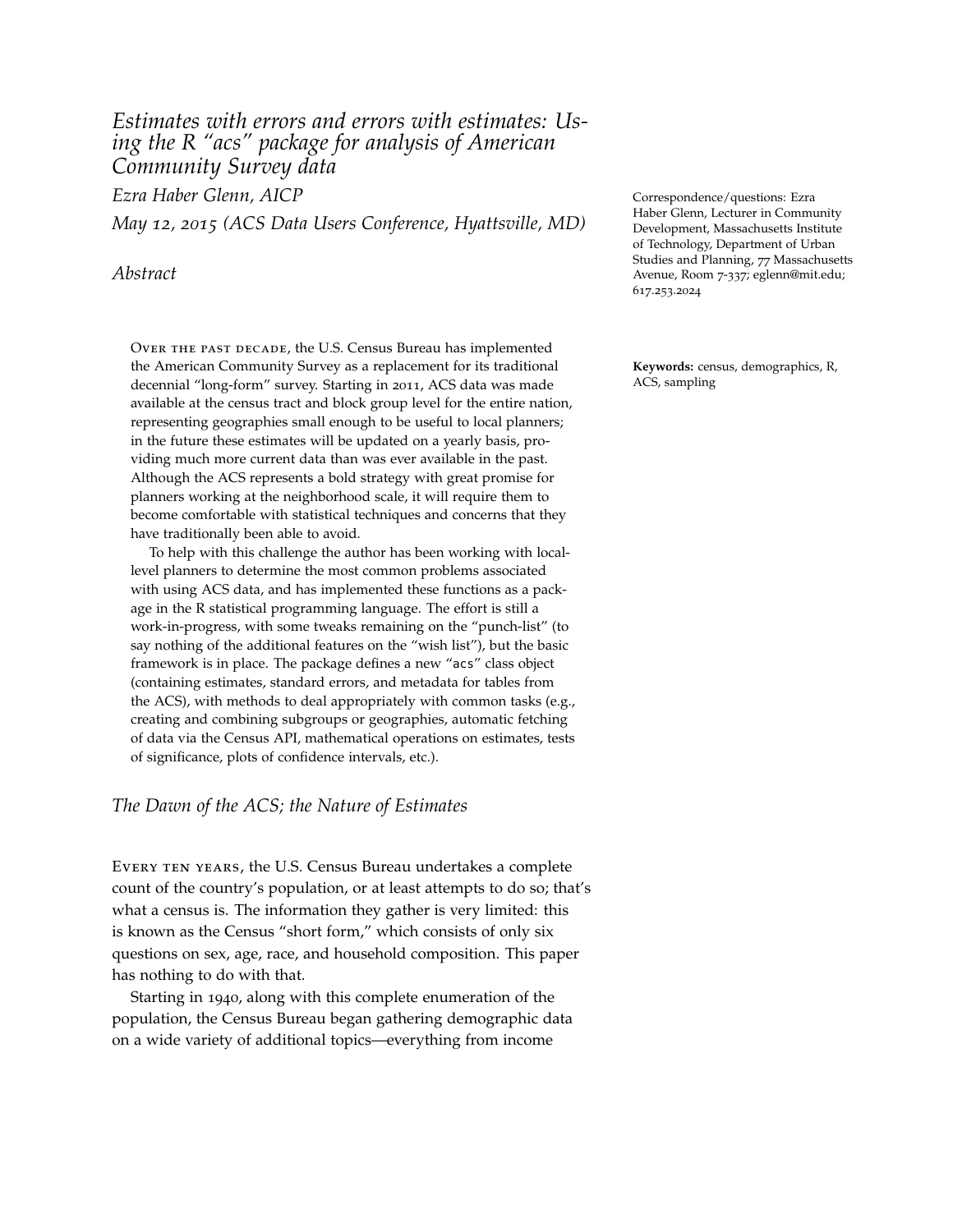and ethnicity to education and commuting patterns; in 1960 this effort evolved into the "long form" survey, administered to a smaller sample of the population (approximately one in six) and reported in summary files.<sup>1</sup> From that point forward census data was pre-<br><sup>1</sup> These were originally known as sented in two distinct formats: actual numbers derived from com-<br>"summary tape files." plete counts for some data (the "SF-1" and "SF-2" 100% counts), and estimates derived from samples for everything else (the "SF-3" tables). For most of this time, however, even the estimates were generally treated as counts by both planners and the general public, and outside of the demographic community not much attention was paid to standard errors and confidence intervals.

Starting as a pilot in 2000, and implemented in earnest by middecade, the American Community Survey (ACS) has now replaced the Census long-form survey, and provides almost identical data, but in a very different form. The idea behind the ACS—known as "rolling samples"2—is simple: rather than gather a one-in-six sample <sup>2</sup> Charles H. Alexander. Still rolling: every ten years, with no updates in between, why not gather much smaller samples every month on an ongoing basis, and aggregate the results over time to provide samples of similar quality? The benefits include more timely data as well as more care in data collection (and therefore a presumed reduction in non-sampling errors); the downside is that the data no longer represent a single point in time, and the estimates reported are derived from much smaller samples (with much larger errors) than the decennial long-form. One commentator describes this situation elegantly as "Warmer (More Current) but Fuzzier (Less Precise)" than the long-form data;<sup>3</sup> another compares <sup>3</sup> Heather MacDonald. The American the old long-form to a once-in-a-decade "snapshot" and the ACS to a ongoing "video," noting that a video allows the viewer to look at individual "freeze-frames," although they may be lower resolution or too blurry—especially when the subject is moving quickly.<sup>4</sup>

To their credit, the Census Bureau has been diligent in calling attention to the changed nature of the numbers they distribute, and now religiously reports margins of error along with all ACS data. Groups such as the National Research Council have also stressed the need to increase attention to the nature of the ACS,<sup>5</sup> and in recent <sup>5</sup> Constance F. Citro and Graham years the Census Bureau has increased their training and outreach efforts, including the publication of an excellent series of "Compass" reports to guide data users<sup>6</sup> and additional guidance on their "American FactFinder" website. Unfortunately, the inclusion of all these extra numbers still leaves planners somewhat at a loss as to how to proceed: when the errors were not reported we felt we could ignore them and treat the estimates as counts; now we have all these extra columns in everything we download, without the tools or the perspective to know how to deal with them. To resolve this uncom-

Leslie Kish's "Rolling Samples" and the American Community Survey. In *Proceedings of Statistics Canada Symposium*, 2001

Community Survey: Warmer (more current), but fuzzier (less precise) than the decennial census. *Journal of the American Planning Association*, 72(4): 491–504, 2006

<sup>4</sup> Charles H. Alexander. A discussion of the quality of estimates from the American Community Survey for small population groups. Technical report, U.S. Census Bureau, Washington, DC, 2002

Kalton, editors. *Using the American Community Survey: Benefits and Challenges*. National Research Council, Washington, DC, 2007

<sup>6</sup> U.S. Census Bureau. A compass for understanding and using American Community Survey data: What state and local governments need to know. Technical report, U.S. Census Bureau, Washington, DC, 2009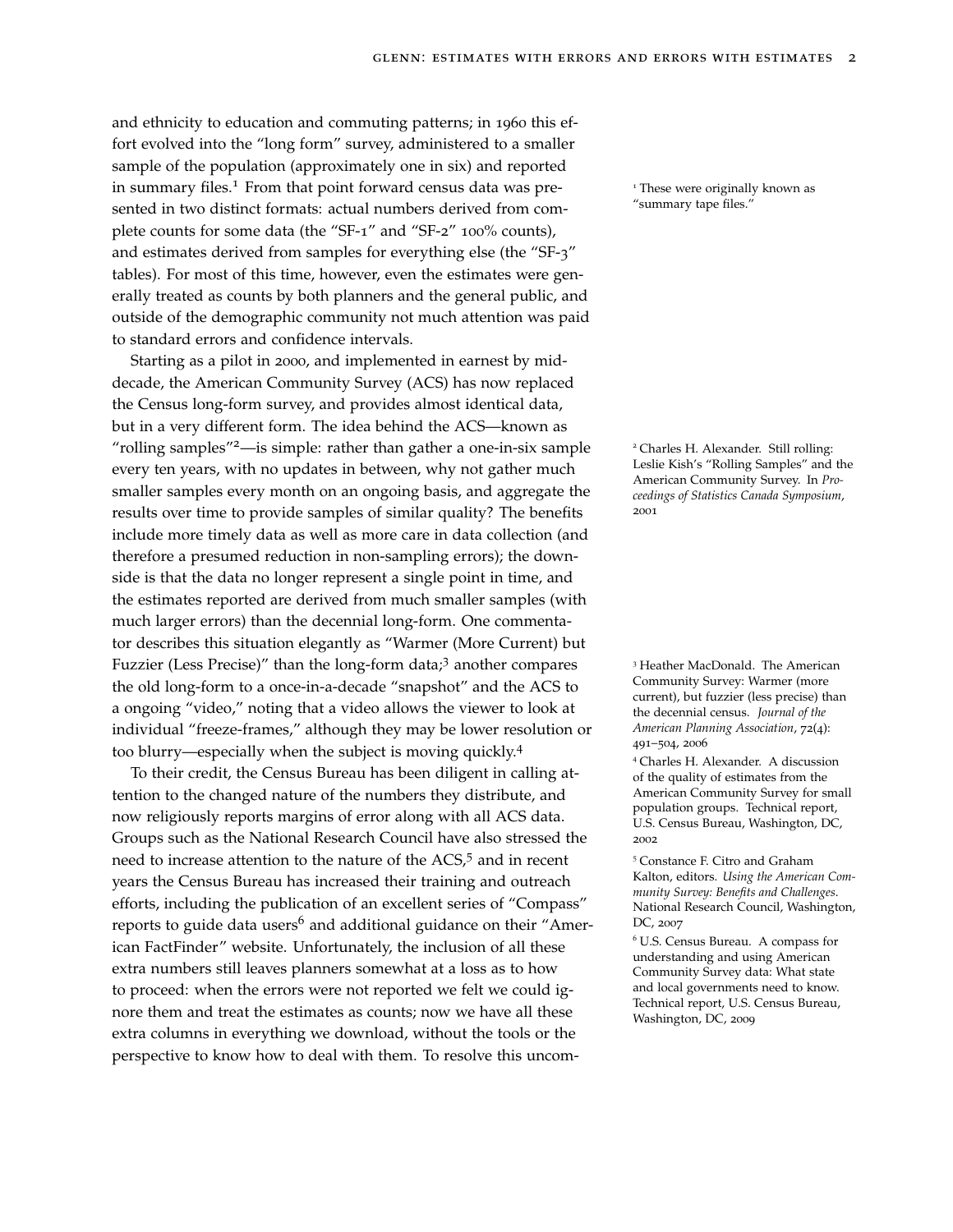fortable situation and move to a more productive and honest use of ACS data, we need to take a short detour into the peculiar sort of thing that is an estimate.

#### *Challenges of Estimates in General*

*The peculiar sort of thing that is an estimate* Contrary to popular belief, estimates are strange creatures, quite unlike ordinary numbers. As an example, if I count the number of days between now and when a draft of this paper is due to the conference organizers, I may discover that I have exactly eight days left to write it: that's an easy number to deal with, whether or not I like the reality it represents. If, on the other hand, I *estimate* that I still have another three days of coding to work through before I can write up the last section, then I am dealing with something different: how confident am I that three days will be enough? Could the coding take as many as *five* days? More? Is there any chance it could be done in fewer? (Ha!)

Add to this the complexity of combining *multiple* estimates—for example, if I suspect that "roughly half" of the code I am developing will need to be checked by a demographer friend, and I also need to complete grading for my class during this same period, which will probably require "around two days of work"—and you begin to appreciate the strange and bizarre ways we need to bend our minds to deal with estimates.

When faced with these issues, people typically do one of two things. The most obvious, of course, is to simply treat estimates like real numbers and ignore the fact that they are really something different. A more epistemologically-honest approach is to think of estimates as "fuzzy numbers," which jibes well with the latest philosophical leanings. Unfortunately, the first of these is simply wrong, and the second is mathematically unproductive. Instead, I prefer to think of estimates as "two-dimensional numbers"—they represent complex little *probability distributions* that spring to life to describe our state of knowledge (or our relative lack thereof). When the estimates are the result of random sampling—as is the case with surveys such as the ACS—these distributions are well understood, and can be easily and efficiently described with just two (or, for samples of small n, three) parameters.

In fact, although the "dimensional" metaphor here may be new, the underlying concept is exactly how statisticians typically treat estimates: we think of *distributions* of maximum likelihood, and describe them in terms of both a center (often confusingly called "the" estimate) and a spread (typically the standard error or margin of error); the former helps us locate the distribution somewhere on the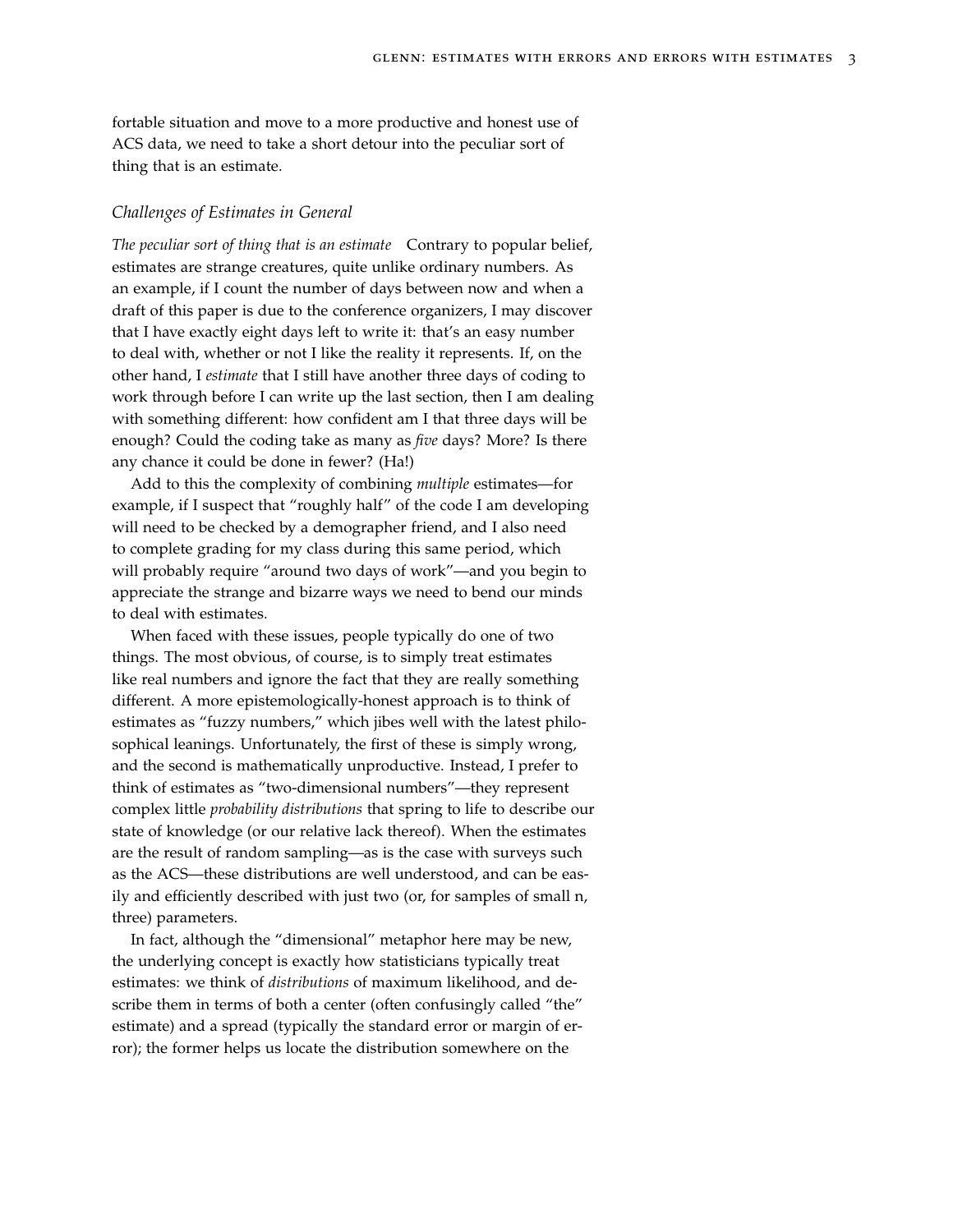number line and the latter defines the curve around that point. An added advantage of this technique is that it provides a hidden translation (or perhaps a *projection*) from two-dimensions down to a more comfortable one: instead of needing to constantly think about the entire distribution around the point, we are able to use a shorthand, envisioning each estimate as a single point surrounded by the safe embracing brackets of a given confidence interval.

So far so good, until (as noted above), it comes time to *combine* estimates in some way. For this, the underlying mathematics requires that we forego the convenient metaphor of flattened projections and remember that these numbers really do have two-dimensions; to add, subtract, or otherwise manipulate them we must do so up in that 2-D space—quite literally—by squaring the standard errors and working with *variances*. (Of course, once we are done with whatever we wanted to do, we get back down onto the safe flat number line with a dimension-clearing square root.)

*Dealing with estimates in ACS data* All that we have said about estimates in general, of course, applies to the ACS in particular. The ACS provides an unprecedented amount of data of particular value for planners working at the local level, but brings with it certain limitations and added complexities. As a result, when working with these estimates, planners find that a number of otherwise straightforward tasks become quite daunting, especially when one realizes that these problems—and those in the following section on multi-year estimates—can all occur in the same basic operation. See "Putting it All Together" on page [7](#page-6-0).

In order to *combine* estimates—for example, to aggregate Census tracts into the neighborhoods or to merge sub-categories of variables ("Children under age 5", "Children 5-9 yrs.", "Children 10-12 yrs.", etc.) into larger, more meaningful groups—planners must add a series of estimates and *also* calculate the standard error for the sum of these estimates, approximated by the square root of the sum of the squared standard errors for each estimate; the same is true for subtraction, an important fact when calculating t-statistics to compare differences across geography or change over time. A different set of rules applies for multiplying and dividing standard errors, with added complications related to how the two estimates are related (one formula for dividing when the numerator is a *subset* of the denominator, as is true for calculating proportions, and a different formula when it is not, for ratios and averages). As a result, even simple arithmetic become complex when dealing with estimates derived from ACS samples.

$$
SE_{\hat{A} + \hat{B}} \approx \sqrt{SE_{\hat{A}}^2 + SE_{\hat{B}}^2}
$$

$$
SE_{\hat{A} - \hat{B}} \approx \sqrt{SE_{\hat{A}}^2 + SE_{\hat{B}}^2}
$$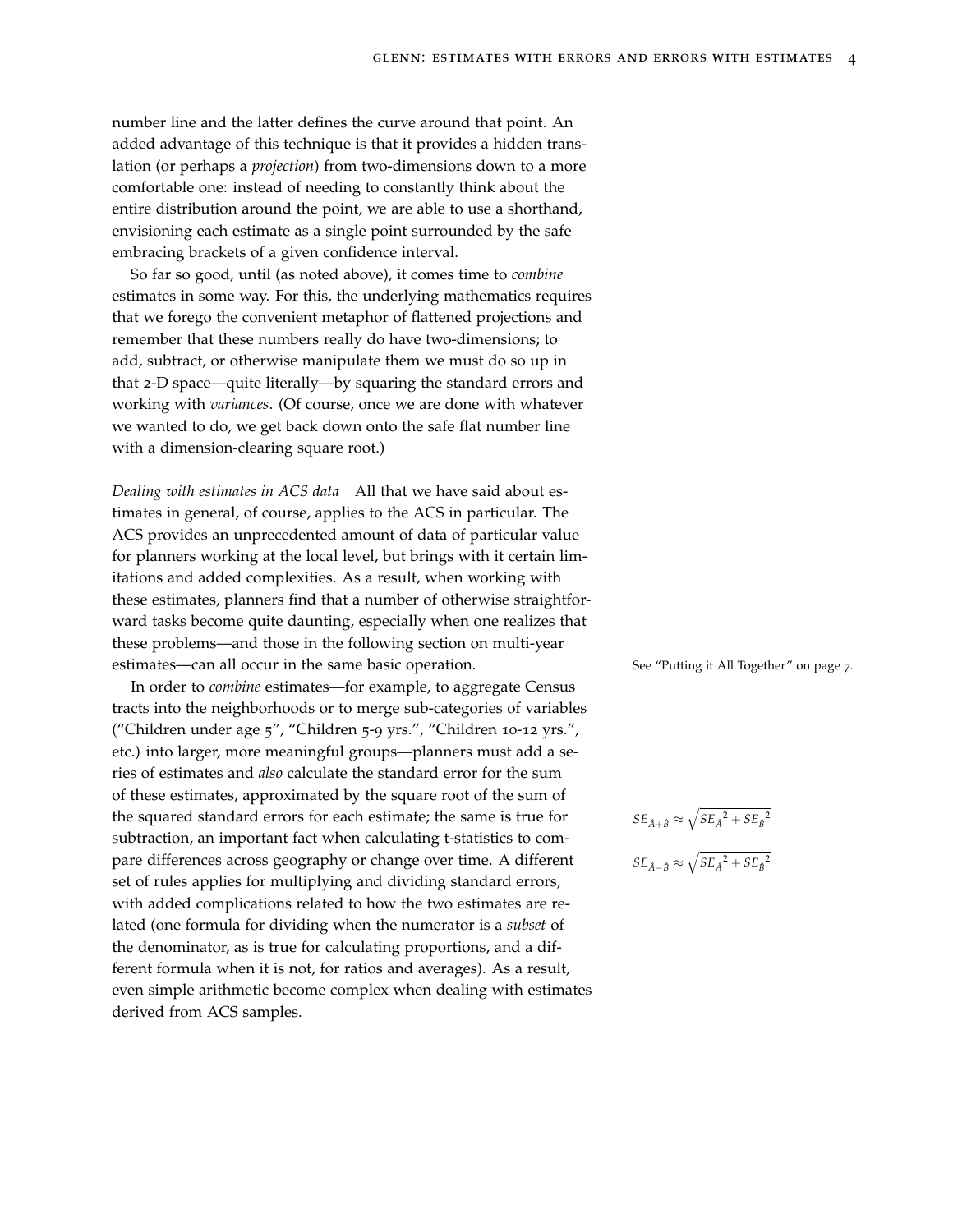#### <span id="page-4-0"></span>*Challenges of Multi-Year Estimates in Particular*

In addition to these problems involved in using sample estimates and standard errors, the "rolling" nature of the ACS forces local planners to consider a number of additional issues related to the process of deriving estimates from multi-year samples.

<span id="page-4-1"></span>*Adjusting for inflation* Although it is collected every month on an ongoing basis, ACS data is only reported once a year, in updates to the 1-, 3-, and 5-year products. Internally, figures are adjusted to address seasonal variation before being combined, and then all dollar-value figures are adjusted to represent real dollars *in the latest year of the survey.* Thus, when comparing dollar-value data from the 2006–2008 survey with data from the 2007–2009 survey, users must keep in mind that the they are comparing apples to oranges (or at least 2008-priced apples to 2009-priced apples), and the adjustment is not always as intuitive as one might assume: although the big difference between these two surveys would seem to be that one contains data from 2006 and the other contains data from 2009—they both contain the same data from 2007 and 2008—this is not entirely true, since the latter survey has updated *all* the data to be in "2009 dollars." When making comparisons, then, planners must note the end years for both surveys and convert one to the other.

*Overlapping errors* Another problem when comparing ACS data across time periods stems from a different aspect of this overlap: looking again at these two three-year surveys (2006–2008 vs. 2007– 2009), we may be confronted with a situation in which the data being compared is identical in all ways except for the year (i.e., we are looking at the exact same variables from the exact same geographies). In such a case, the fact that that the data from 2007 and 2008 is present in both sets means that we might be *underestimating* the difference between the two if we don't account for this fact: the Census Bureau recommends that the standard error of a difference-of-sample-means be multiplied by  $\sqrt{(1-C)}$ , where *C* represents the percentage of overlapping years in the two samples;<sup>7</sup> in this case, the standard er- <sup>7</sup> U.S. Census Bureau. A compass for ror would thus be corrected by being multiplied by  $\sqrt{(1-\frac{2}{3})} = .577$ , almost *doubling* the t-statistic of any observed difference.

At the same time, if we are comparing, say, one location or indicator in the first time period with a different location or indicator in the second, this would not be the case, and an adjustment would be inappropriate.

understanding and using American Community Survey data: What state and local governments need to know. Technical report, U.S. Census Bureau, Washington, DC, 2009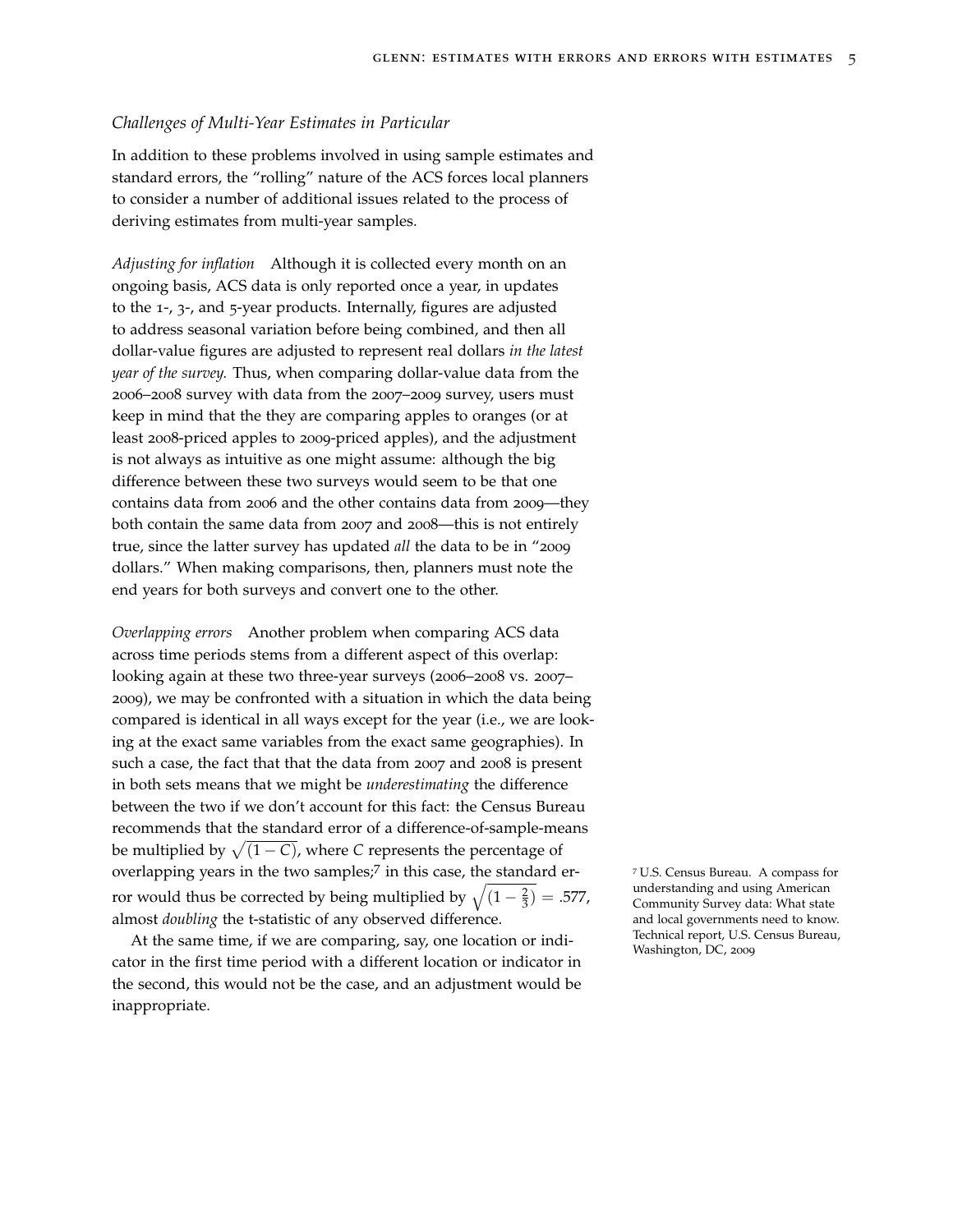#### *Additional Issues in Using ACS Data*

In addition to those points described about, there are a few other peculiarities in dealing with ACS data, mostly related to "hiccups" with the implementation of the sampling program in the first few years.

*Group quarters* Prior to 2006, the ACS did not include group quarters in its sampling procedures.<sup>8</sup> As a result, comparisons between  $\frac{8}{10}$  "Group quarters" are defined as "a periods that span this time period may under- or over-estimate certain populations. For example, if a particular neighborhood has a large student dormitory, planners may see a large increase in the number of college-age residents—or residents without cars, etc. when comparing data from 2005 and 2006 (or, say, when comparing data from the 2005–2007 ACS and the 2006–2008 ACS). Unfortunately, there is no simple way to address this problem, other than to be mindful of it.

*What do we mean by 90%?* Because the ACS reports "90% margins of error" and not standard errors in raw form, data users must manually convert these figures when they desire confidence intervals of different levels. Luckily, this is not a difficult operation: all it requires is that one divide the given margin of error by the appropriate z-statistic (traditionally 1.645, representing 90% of the area under a standard normal curve), yielding a standard error, which can be then multiplied by a *different* z-statistic to create a new margin of error.

Unfortunately, in the interest of simplicity, the "90%" margins of error reported in the early years of the ACS program were actually computed using a z-statistic of 1.65, not 1.645. Although this is not a huge problem, it is recommended that users remember to divide by this different factor when recasting margins of error from 2005 or earlier. <sup>9</sup>

<span id="page-5-0"></span>*The problem of medians, means, percentages, and other non-count units* Another issue that often arises when dealing with ACS data is how to aggregate non-count data, especially when medians, means, or percentages are reported. (Technically speaking, this is a problem related to all summary data, not just ACS estimates, but it springs up in the same place as dealing with standard errors, when planners attempt to combine ACS data from different geographies or to add columns.) The ACS reports both an estimate and a 90% margin of error for all different types of data, but different types must be dealt with differently. When data is in the form of means, percentages, or proportions—all the results of some prior process of divisionplace where people live or stay, in a group living arrangement, that is owned or managed by an entity or organization providing housing and/or services for the residents.... Group quarters include such places as college residence halls, residential treatment centers, skilled nursing facilities, group homes, military barracks, correctional facilities, and workers' dormitories."

<sup>9</sup> U.S. Census Bureau. A compass for understanding and using American Community Survey data: What state and local governments need to know. Technical report, U.S. Census Bureau, Washington, DC, 2009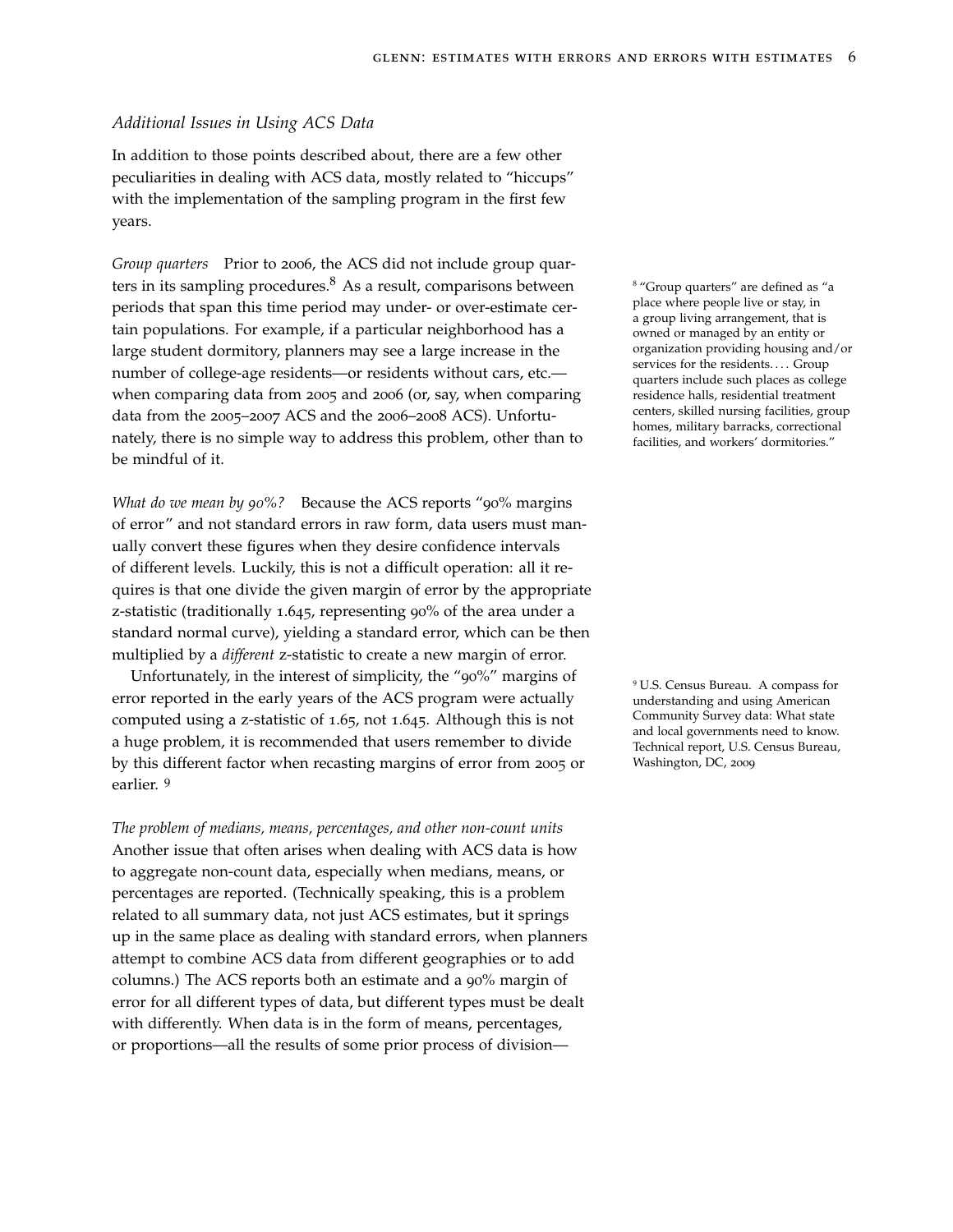the math can become rather tricky, and one really needs to build up the new estimates from the underlying counts; when working with medians, this technically requires second-order statistical estimations of the shapes of the distribution around the estimated medians.

## <span id="page-6-0"></span>*Putting it All Together: a brief example*

As a brief example of the complexity involved with these sort of manipulations, consider the following:

*A planner working in the city of Lawrence, MA, is assembling data on two different neighborhoods, known as the "North Common" district and the "Arlington" district. In order to improve the delivery of translation services for low-income senior citizens in the city, the planner would like to know which of these two neighborhoods has a higher percentage of residents who are age 65 or over and speak English "not well" or "not at all".*

Luckily, the ACS has data on this, available at the census tract level in Table B16004 ("Age By Language Spoken At Home By Ability To Speak English For The Population 5 Years And Over"). For starters, however, the planner will need to combine a few columns—the numerator she wants is the sum of those elderly residents who speak English "not well" and "not at all", and the ACS actually breaks each of these down into four different linguistic sub-categories ("Speak Spanish", "Speak other Indo-European languages", "Speak Asian and Pacific Island languages", and "Speak other languages"). So for each tract she must combine values from  $2 \times 4 = 8$  columns—each of which must be treated as a "two-dimensional number" and dealt with accordingly: given the number of tracts, that's  $8 \times 3 = 24$  error calculations for each of the two districts.

Once that is done, the next step is to aggregate the data (the combined numerators and also the group totals to be used as denominators) for the three tracts in each district, which again involves working with both estimates and standard errors and the associated rules for combining them: this will require  $4 \times 3 = 12$  more error terms. The actual conversion from a numerator (the number of elderly residents in these limited-English categories) and a denominator (the total number of residents in the district) into a proportion involves yet another trick of "two-dimensional" math for each district, yielding after two more steps—a new estimate with a new standard error.<sup>10</sup>  $\cdot$ <sup>10</sup> Note, also, that these steps must be And then finally, the actual test for significance between these two district-level percentages represents one last calculation—a difference of means—to combine these kinds of numbers.

In all, even this simple task required  $(24 \times 2) + (12 \times 2) + 2 + 1 =$ 75 individual calculations on our estimate-type data, each of which is far more involved than what would be required to deal with nondone in the correct order: a novice might first compute the tract-level proportions, and then try to sum or average them, in violation of the points made on page [6](#page-5-0) concerning "The problem of medians, means, percentages, and other non-count units."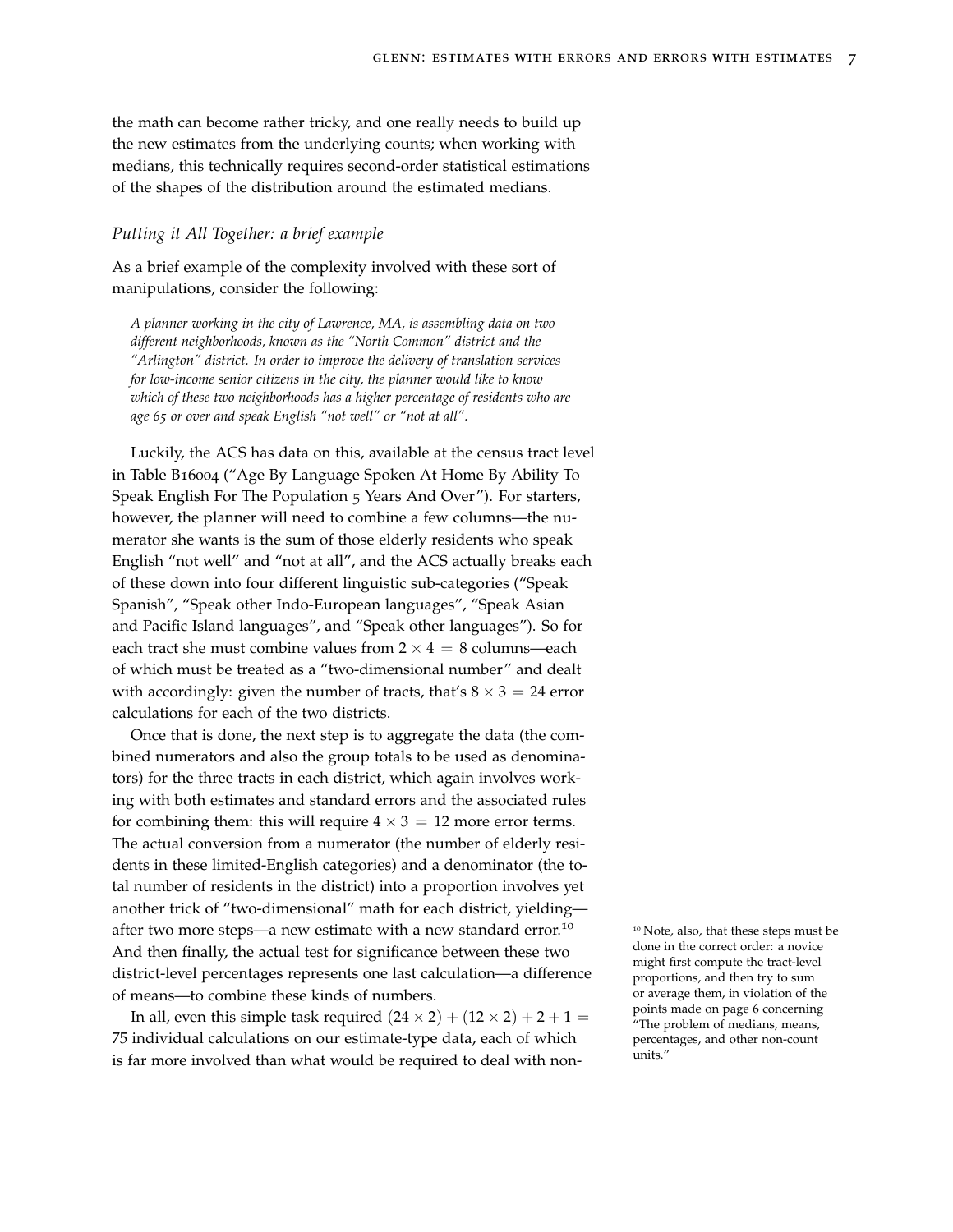estimate numbers. (Note that to compare these numbers with the same data from two years earlier to look for significant change would involve the same level of effort all over, with the added complications mentioned on page [5](#page-4-0) concerning the "Challenges of Estimates in General.") And while none of this work is particularly difficult nothing harder than squares and square roots—it can get quite tedious, and the chance of error really increases with the number of steps: in short, this would seem to be an ideal task for a computer rather than a human.

## *Census Data and the R Project*

NEXT WE TURN to the use of the R programming language to create just such a tool. In recent years, the R statistical package has emerged as the leading open-source alternative to applications such as SPSS, Stata, and SAS. In some fields—notably biological modeling and econometrics—R is becoming more widely used than commercial competitors, due in large part to the open source development model which allows researchers to collaboratively design custom-built packages for niche applications. Unfortunately, one area of application that has not been as widely explored—despite the potential for fruitful development—is the use of R for demographic analysis for urban planning. Prior to the current work, there were a few R packages to bridge the gap between GIS and statistical analysis $11$ —and one contribution to help with the downloading and management of spa-<br>New York, NY, 2008 tial data and associated datasets from the 2000 Census<sup>12</sup>—but no R <sup>12</sup> Zack W. Almquist. US Census packages existed to manage ACS data or address the types of issues raised above.

Based on a collaborative development model, the acs.R package is the result of work with local and regional planners, students, and other potential data-users.<sup>13</sup> Through conversations with planning  $\frac{13}{10}$  In particular, much of the developpractitioners, observation at conferences and field trainings, and research on both Census resources and local planning efforts that make use of ACS data we have identified a short-list of features for inclusion in the package, including functions to help download, explore, summarize, manipulate, analyze, and present ACS data at the neighborhood scale.

In passing, it should be noted that most local planning offices are still a long way from using R for statistical work, whether Censusbased or not, and the learning curve is probably too steep to expect much change simply as a result of one new package. Nonetheless, one goal in developing acs.R is that over time, if the R project provides more packages designed for common tasks associated with

<sup>11</sup> Roger S. Bivand, Edzer J. Pebesma, and V. Gómez-Rubio. *Applied Spatial Data Analysis with R*. Springer-Verlag,

spatial and demographic data in R: The UScensus2000 suite of packages. *Journal of Statistical Software*, 37(6):1–31, 2010

ment of the acs.R package was undertaken under contract with planners at the Puget Sound Regional Council—see "Acknowledgments" on page [14](#page-13-0).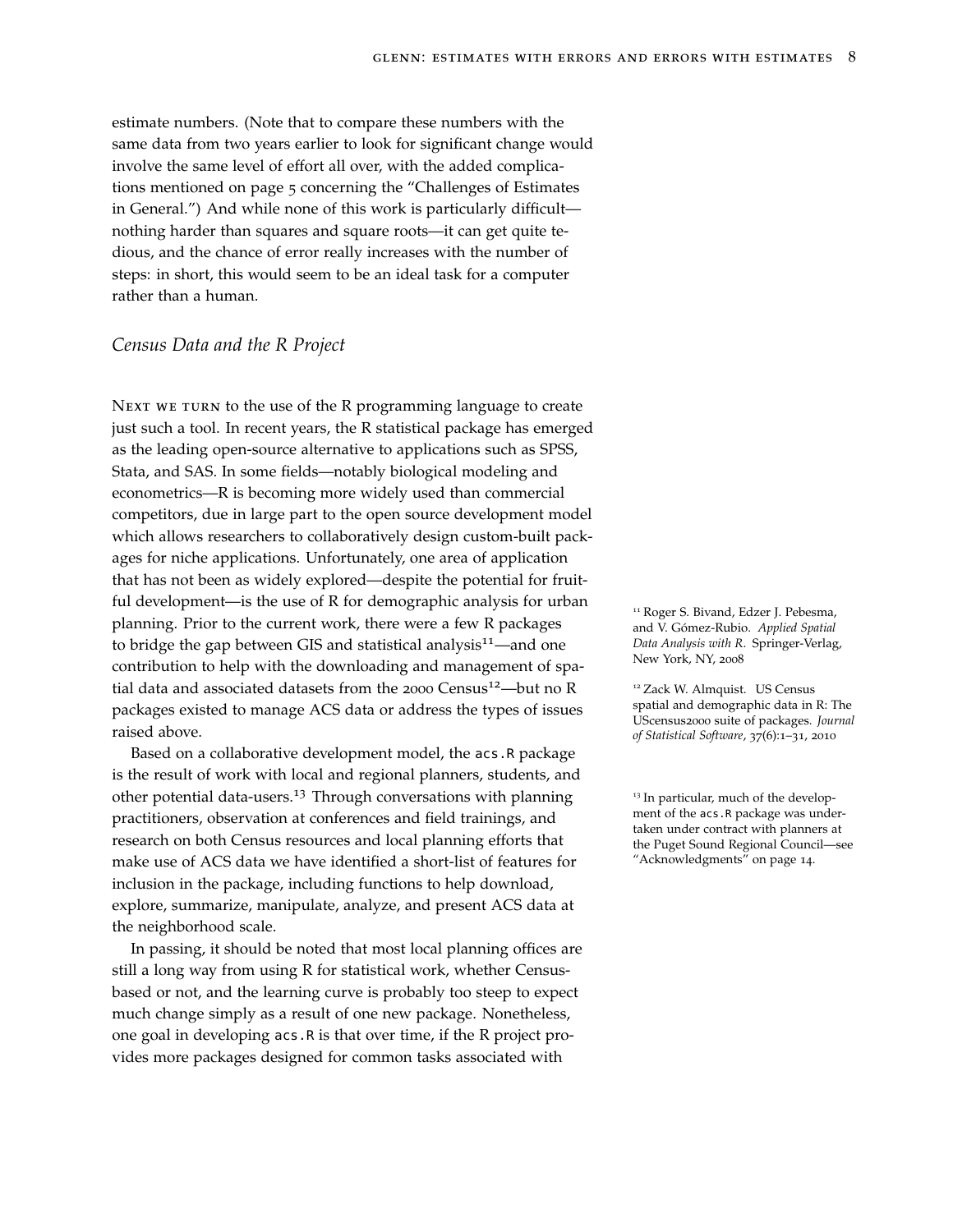neighborhood planning, eventually more planners at the margin (or perhaps in larger offices with dedicated data staff) may be willing to make the commitment to learn these tools (and possibly even help develop new ones).

## *Implementation of* acs.R

At the core of acs.R is the definition of a new acs class to hold data from the ACS, a new geo.set class to hold user-defined geographies, the acs.fetch() function to automatically download data from the web, and a set of associated methods and convenience functions for the proper handling of these objects. Consistent with the guidance of the R Core Development Team,<sup>14</sup> acs.R implements "S<sub>4</sub>" methods, representing a more structured approach closer to a "true" object-oriented programming than the earlier "S3" methods. Importantly, although some have argued that a strength of R is the ability to use the S3 style as a "quick-and-dirty" object-oriented approach for simple tasks,<sup>15</sup> in this case a more rigorous approach helps insist <sup>15</sup> Robin K. S. Hankin. A step-by-step that ACS estimates (and indeed, any survey estimates) represent, as we have noted, "a different sort of creature from normal numbers," taking a special form (as dictated by the acs class) which can only be manipulated or compared using special techniques (as controlled by the appropriate methods).

# *The* acs *class*

<span id="page-8-0"></span>*Class definition* All acs objects contain the following nine slots:

- *endyear* a single integer value indicating the last year included in the dataset (e.g., <sup>2011</sup> for data from the 2007–2011 ACS)
- *span* a single integer value representing the number of years the dataset spans (e.g., <sup>3</sup> for data from the 2009–2011 ACS)
- *geography* a dataframe containing variables extracted from the data's geographic header: typically the geographic place names and one or more FIPS codes
- *acs.colnames* a vector of character strings giving the variable names for each column<sup>16</sup>
- *modified* a single logical flag to indicated whether the object has been modified since construction
- *acs.units* a vector containing categorical labels (factors, in R-speak) designating the type of units in each column (e.g., count or percentage or dollars) 17

<sup>14</sup> John M. Chambers. *Programming with Data: A Guide to the S Language*. Springer-Verlag, New York, NY, 1998; and John M. Chambers. How S4 methods work. Technical report, R Core Development Team, 2006

guide to writing a simple package that uses S4 methods: a "hello world" example. Technical report, R Core Development Team, 2007

<sup>16</sup> One item on the wishlist is a "helper" function, acs.change.colnames(), to allow users to change the column names associated with an acs object, either through a single command or via an interactive session, which addresses a major problem identified with dealing with downloaded Census data: default variable names are either far too descriptive (e.g., "Universe: POP-ULATION 5 YEARS AND OVER: 65 years and over; Speak Asian and Pacific Island languages; Speak English not at all (Estimate)"), or far too brief and cryptic ("B16004\_62\_EST"). Stay tuned.

<sup>17</sup> The acs.units slot is not really used at present, but is reserved in the future to help avoid the sorts of problems described on page [6](#page-5-0) concerning "medians, means, percentages, and other non-count units."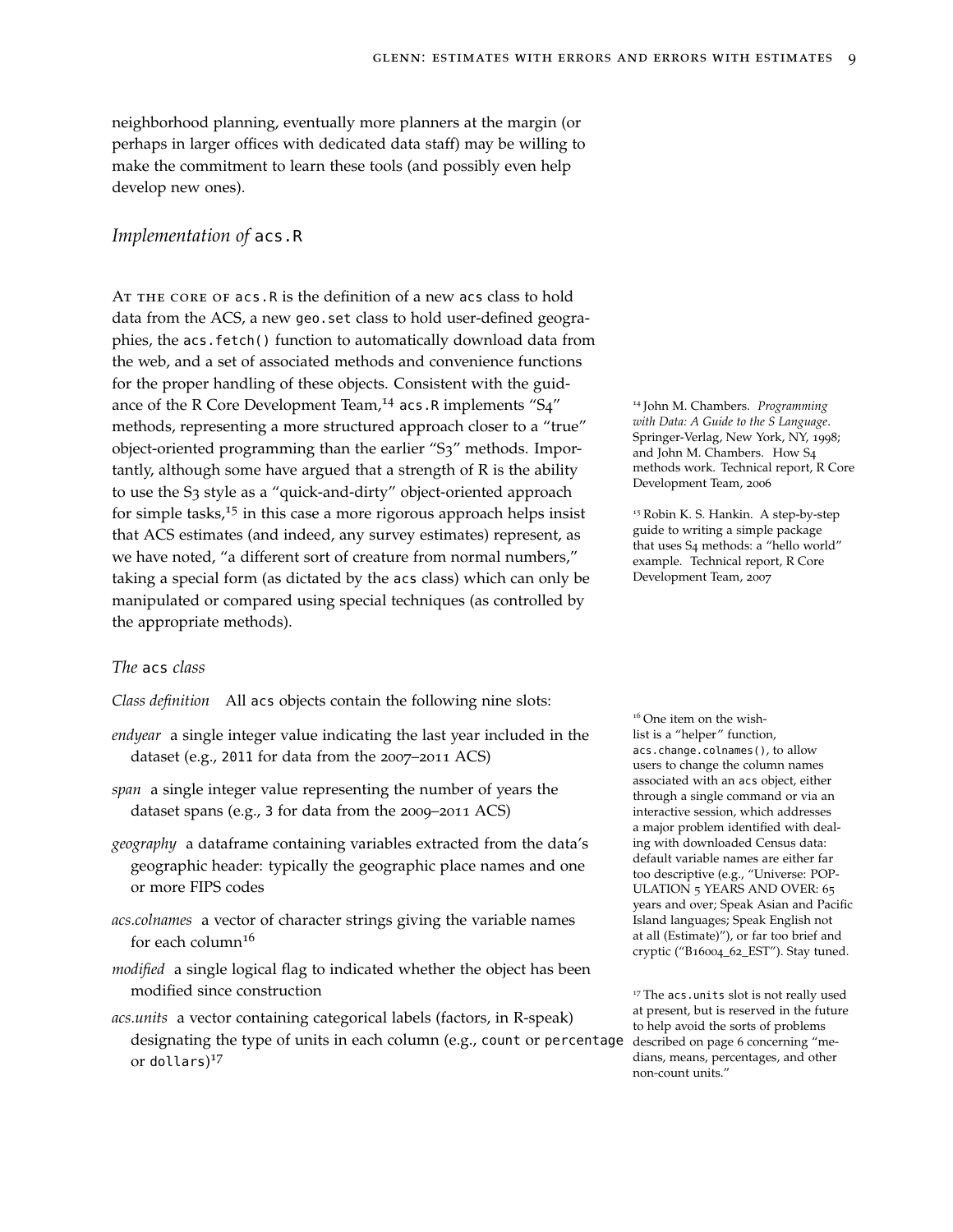*currency.year* a single integer value indicating the year that all currency values have been adjusted to (by default the same as endyear, but able to be modified by the user for comparisons)

*estimate* a matrix holding the reported ACS estimates

*standard.error* a matrix holding the calculated values of the standard errors for each estimate, derived from the reported 90% confidence intervals

The contents of any slot can be accessed via functions named for these slots: estimate(my.data) returns a matrix of the estimates, and currency.year(my.data) returns the year the dollar-values have been adjusted to.

*Creation of objects* As with any S4 class, acs objects can be created by hand using the new(class="acs", ...) function, but most will be created instead using "convenience" functions or via the manipulation, combination, or subsetting of previously-created acs objects. The initial version of the package relied on a basic read.acs() function, which reads data downloaded from an American FactFinder query<sup>18</sup> and parses the results to create a new acs object. Most users, however, will make use of the newer acs.fetch() function, which The read.acs() function is still supcan download data via the Census API directly in an R session to create acs data objects.

The documentation for the package provides basic instructions, and many detailed workflow examples are provided in the "Working with acs.R" guide,<sup>19</sup> but as a brief overview, the following steps are <sup>19</sup> Ezra Haber Glenn. Working with all it takes to install the package and start working with your own datasets from the ACS:

- 1. install and load the package, and (optionally) install an API key;
- 2. create a geo.set using the geo.make() function;
- 3. optionally, use the acs.lookup() function to explore the variables you may want to download;
- 4. use the acs.fetch() function to download data for your new geography; and then
- 5. use the existing functions in the package to work with your data.

As a teaser, here you can see one single command that will down-<br>As discussed in the acknowledgments, load ACS data on "Place of Birth for the Foreign-Born Population in the United States" for *every tract* in the four counties of Puget Sound:

> lots.o.data=

acs.fetch(geo=geo.make(state="WA",

<sup>18</sup> in .csv format

ported, and may be necessary when working with ACS data not available through the Census API.

acs.R. Technical report, Public Planning, Research, & Implementation, Inc., Somerville, MA, 2013

much of the development of the acs.R package was funded by the Puget Sound Regional Council—thanks, PSRC!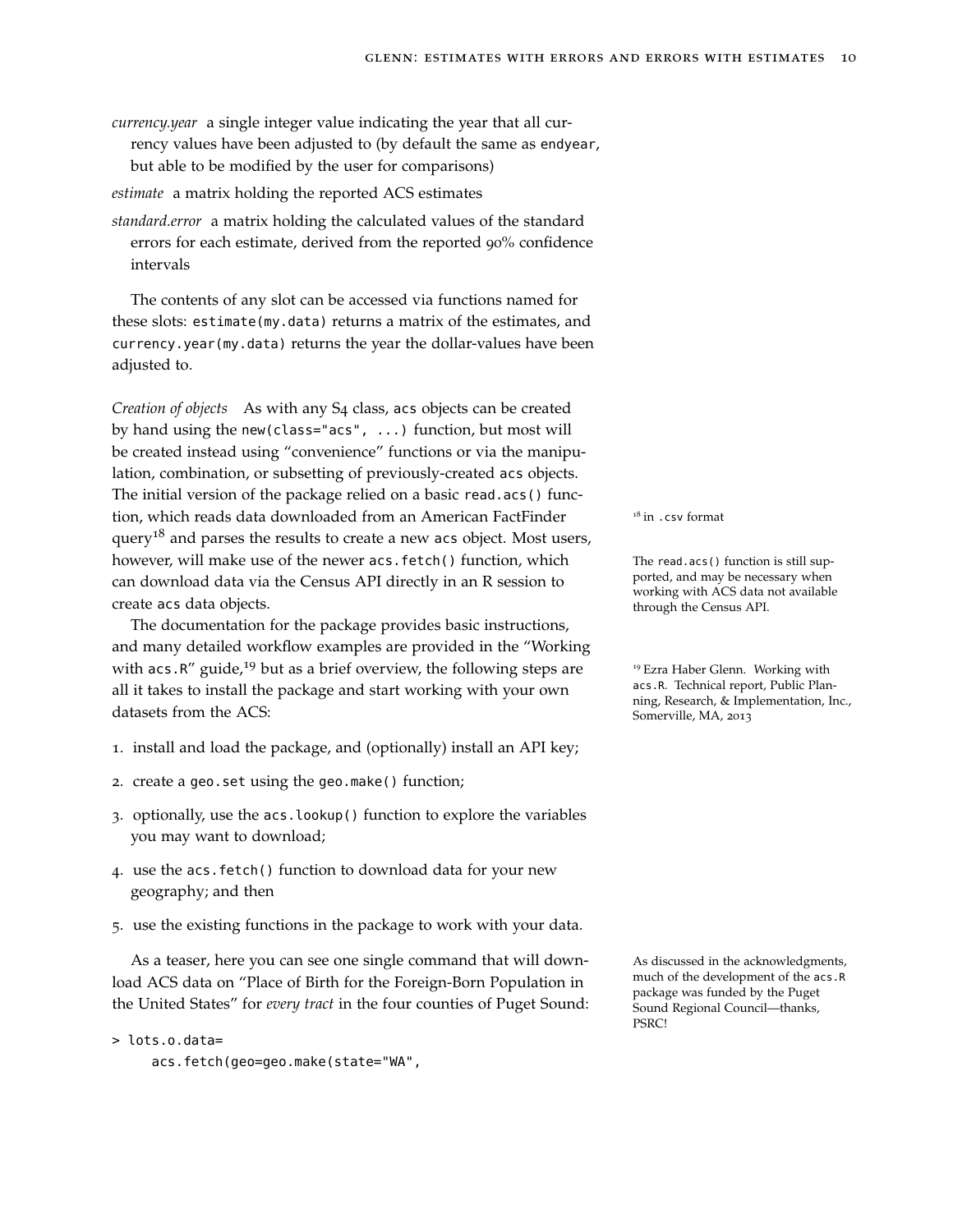county=c(33,35,53,61), tract="\*"), table.number="B05006")

When we I tried this at home,<sup>20</sup> it took about 10 seconds to download—<sup>20</sup> and please don't—no need to over-<br>tit's a lot of data: over 340,000 pumbers (estimates and errors for load the API... but it's a lot of data: over 249,000 numbers (estimates and errors for 161 variables for each of a  $776$  tracts...).

*Subsetting, replacement, and data management* As with dataframes and other matrix-like data structures, often a user may be interested in only a subset of an acs object—a few rows or columns, for example. Consistent with the standard R convention, the acs.R package defines methods for subsetting acs objects by row or column using square brackets: if my.data is an acs-class object, then my.data[1:10,6] (for example) would return a new acs object containing data from the first ten rows of the sixth column. Importantly, subsetting returns a *complete* acs object, with estimates and standard errors, as well as all the metadata slots carried over from the original object.

Similarly, data within an acs object may be modified via the standard R syntax for replacement, with a slight twist: since an acs object must contain *both* estimates *and* standard errors, the replacement must provide a *list* of two vectors (or matrices, for more complex replacements). The first (or the one named "estimate") is used to replace the estimate data, and the second (or the one named "error" or "standard.error") is used to replace the standard error data. Thus, my.data[7,2] <- list(estimate=200,error=12) would replace the estimate in row 7, column 2 of my.data with the value of 200 and the corresponding standard error would be changed to 12; my.data[3,6:8] <- list(matrix(c(99,101,76), nrow=1),  $matrix(c(12, 9, 44), nrow=1))$  would replace the estimates and errors in my.data with these new values, while keeping the other **metadata the same.**<sup>21</sup>  $\frac{21}{21}$  One exception: the modified flag for

The package also provides new methods for cbind() and rbind() to deal appropriately with binding together multiple acs objects, $22$ checking first to see whether the objects are compatible (same year, same span, same currency units, same column or row headers, etc.), and then creates a new object by pasting them together.

#### *New methods*

Once a user has created some acs objects to hold estimate-type data, these objects may be combined, manipulated, and analyzed with a number of new methods provided by the package. In general, methods that combine or modify acs objects—including those for subsetting (but not replacement)—follow R's functional style: rather

the object will be changed to TRUE to represent that the data has been altered. <sup>22</sup> Currently only two.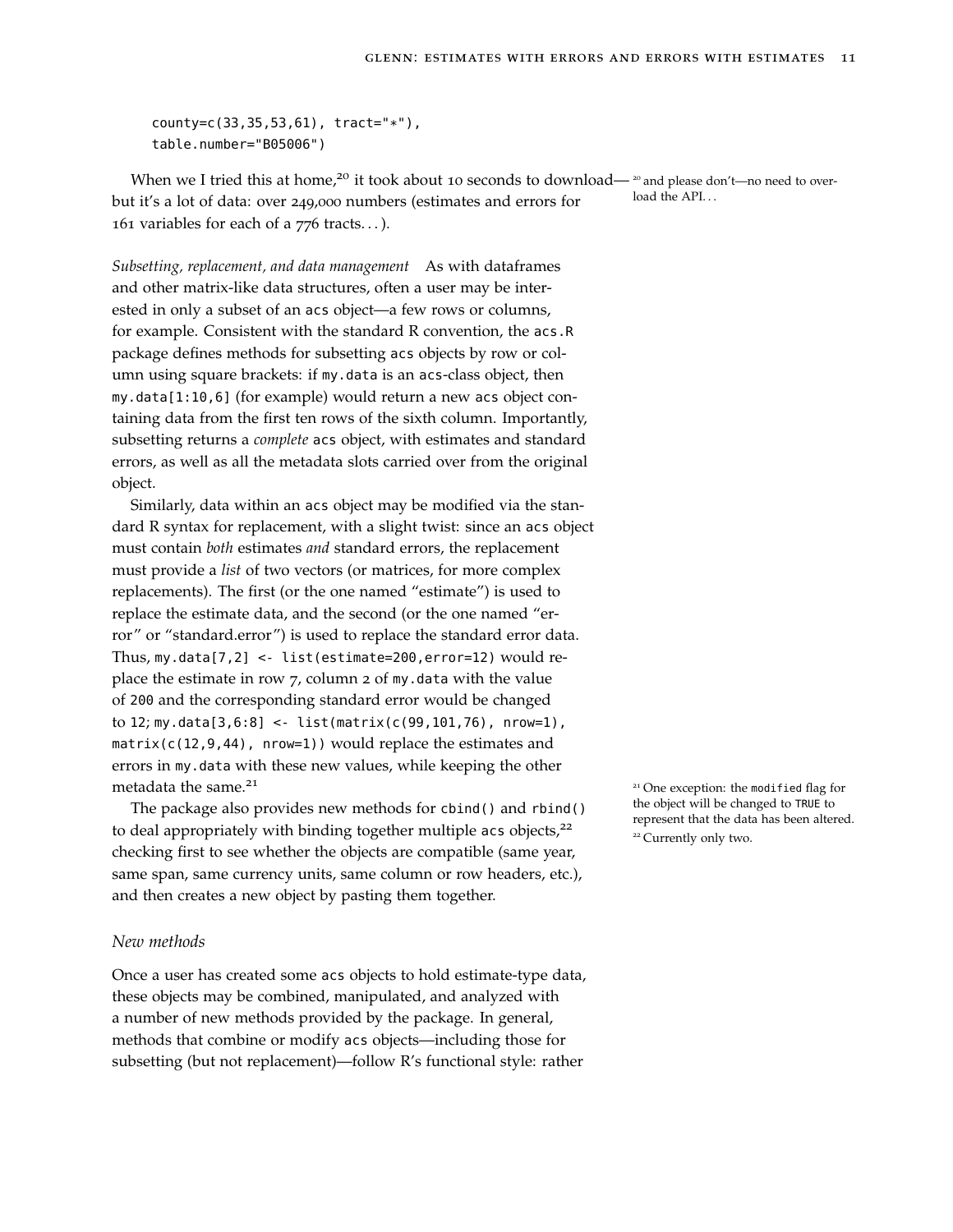than actually modifying the object, they return a *new* object which can be saved or used, but the original object remains the same (unless reassigned: e.g., my.data<-my.data + your.data).

<span id="page-11-0"></span>*Displaying ACS data* At present, the acs.R package provides new acs methods to R's generic functions for displaying data. By default, evaluating the name of an acs object (which is functionally the same as a call to show()) will print some standard header information concerning the year(s) of the survey, followed by a matrix of the estimates with 90% confidence margins. Calls to summary() currently provide standard summary data on both estimates and standard errors, although this is clearly less than ideal, as it strips the connection between estimates and errors; we are working with the target audience to determine whether some other summary statistics might be more helpful.

The package also provides a basic plot() method for acs objects, by default plotting the estimates as points in series by either rows or columns, with confidence bands representing 90% margins of error (Figure [1](#page-11-0)). If plot() has been passed an acs object of length one (a single cell), a probability density curve is plotted instead of a confidence interval (Figure [2](#page-11-0)). The function adds additional options to  $plot(...)$ , allowing the user to specify alternate confidence intervals, as well as colors, line types, and other graphic elements for these plots.

*Math* To simplify many of the procedures of working with ACS data without requiring the user to keep track of estimates and standard errors, the package redefines basic arithmetic operations and other common functions to deal appropriately with acs objects. Building on the example described on page [7](#page-6-0), if my.data represents an acs object with tract-level survey counts to be summed in the first three rows, my.data[1,1] + my.data[2,1] + my.data[3,1] (or even sum(my.data[1:3,1]) would provide a new estimate and standard error for their total. Similarly, my.data[,8]/my.data[,1] could create a variable to hold a new proportion derived from ACS counts, dividing all estimates in the column 8 (say, the estimated number of senior citizens with limited English ability, by tract) by those in column 1 (say, the estimated total number of people this age living in the tract).<sup>23</sup> 23 Note, too, that there are actually All mathematical operators can also combine acs object and ordinary numbers, so it is possible to add (or subtract, multiply, divide) an acs object and a constant—for example, to add \$1,000 to all the estimates in a column or to turn proportions into percentages by multiplying by 100.

The new methods provided for these math functions provide lim-



Figure 1: sample acs plot (5 rows x 1 variable)



Figure 2: sample acs plot (1 row x 1 variable)

*two different ways to divide* acs-objects, depending on whether the numerator is a subset of the denominator (a proportion) or not (a ratio). The package provides functions for both types of division.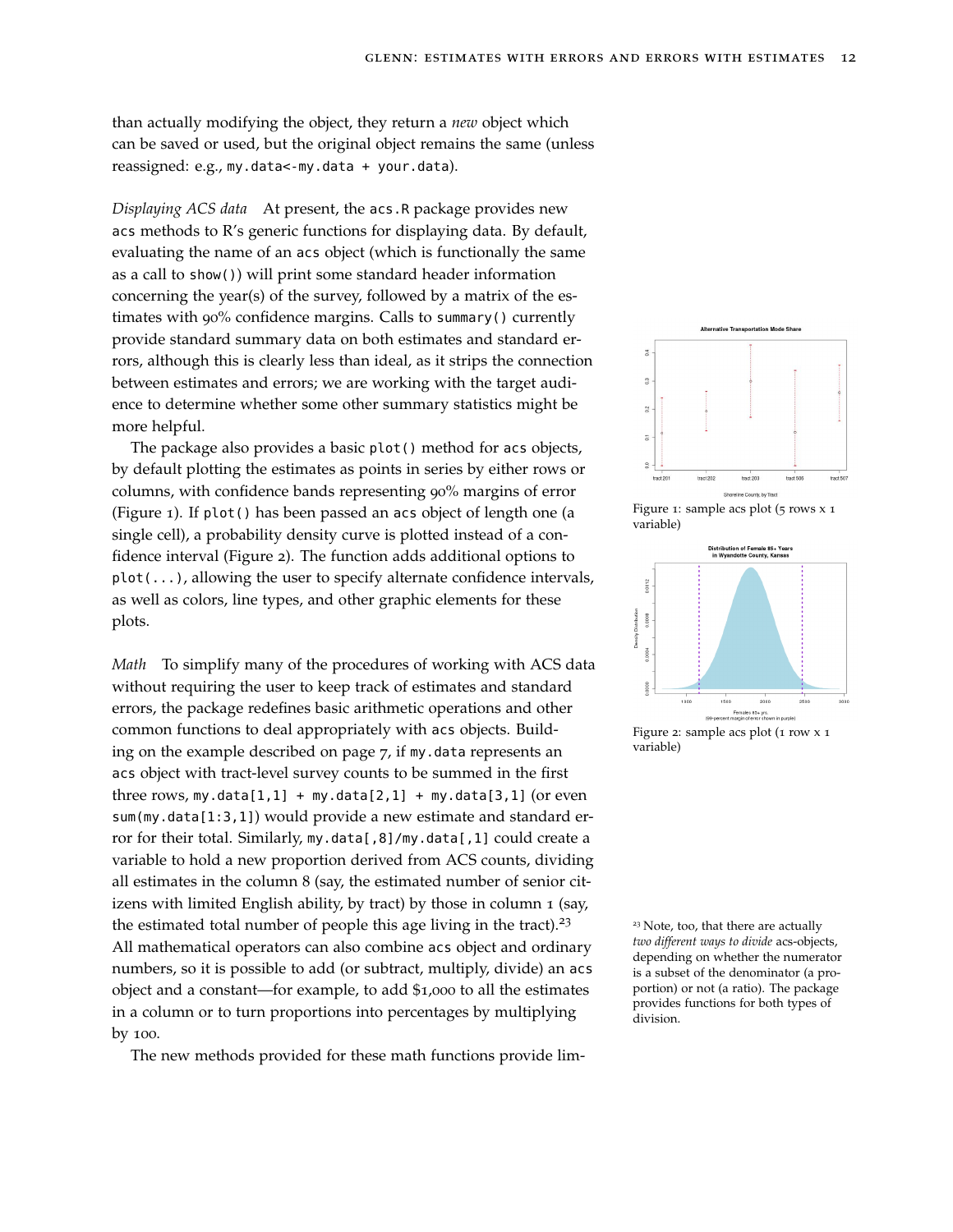ited error-checking at present (for example, ensuring that all currency has been adjusted for the same year when it is added), and some warnings (for example, noting when the results of a division operation assume that the numerator is a subset of the denominator), but we still need to do more along these lines.

<span id="page-12-0"></span>*Statistical analysis* With nothing more than basic mathematical operators, users could certainly recreate most standard statistical functions, but one of the goals behind acs.R is to simplify much of this routine work. At present, the package provide a new method for the existing R confint() function, which accepts an acs object as input and returns the upper and lower bounds of a confidence interval of a specified level (90% by default, but specified through the conf.level option).<sup>24</sup>

#### *Other bells and whistles*

The package currently includes a number of additional features:

- user-defined geographies*:* using the geo.make() function, users can define and modify their own geographies and complex geographic sets (which can then be passed to acs.fetch() to get actual ACS data), making it easier to manage complex projects and multiple requests for the same areas.
- currency.convert()*:* a function to adjust the currency.year for a given acs object using historical consumer price index data (see page [5](#page-4-1));
- $apply(): a new method for the standard R function, which allows$ users to define and execute arbitrary row- or column-wise operations on the fly.
- two new "lookup" functions*:* two new functions, acs.lookup() and geo.lookup() help locate specific tables and geographies of interest based on keyword searching based on ACS metadata and census place-names.

## *Applications, extensions, and future development*

The acs.R package has been available through R's Comprehensive R Archive Network (CRAN) since 2012,<sup>25</sup> and has been used by re-<br><sup>25</sup> [http://cran.r-project.org/web/](http://cran.r-project.org/web/packages/acs/index.html) searchers and planners working at the local, regional, and national [packages/acs/index.html](http://cran.r-project.org/web/packages/acs/index.html) level on a wide variety of projects. At least one new package has been created to build on the acs.R framework: the choroplethr package<sup>26</sup> created by Ari Lamstein (see Figure  $\alpha$  on the following page),

<sup>24</sup> Currently in development is another statistical function, t.test(), which will allow users to compare differences in estimates between locations or across time, dealing correctly with all of the complications of multi-year estimates raised above. Input on exactly how to implement this function would be much appreciated.

<sup>26</sup> [http://cran.r-project.org/web/](http://cran.r-project.org/web/packages/choroplethr/index.html) [packages/choroplethr/index.html](http://cran.r-project.org/web/packages/choroplethr/index.html)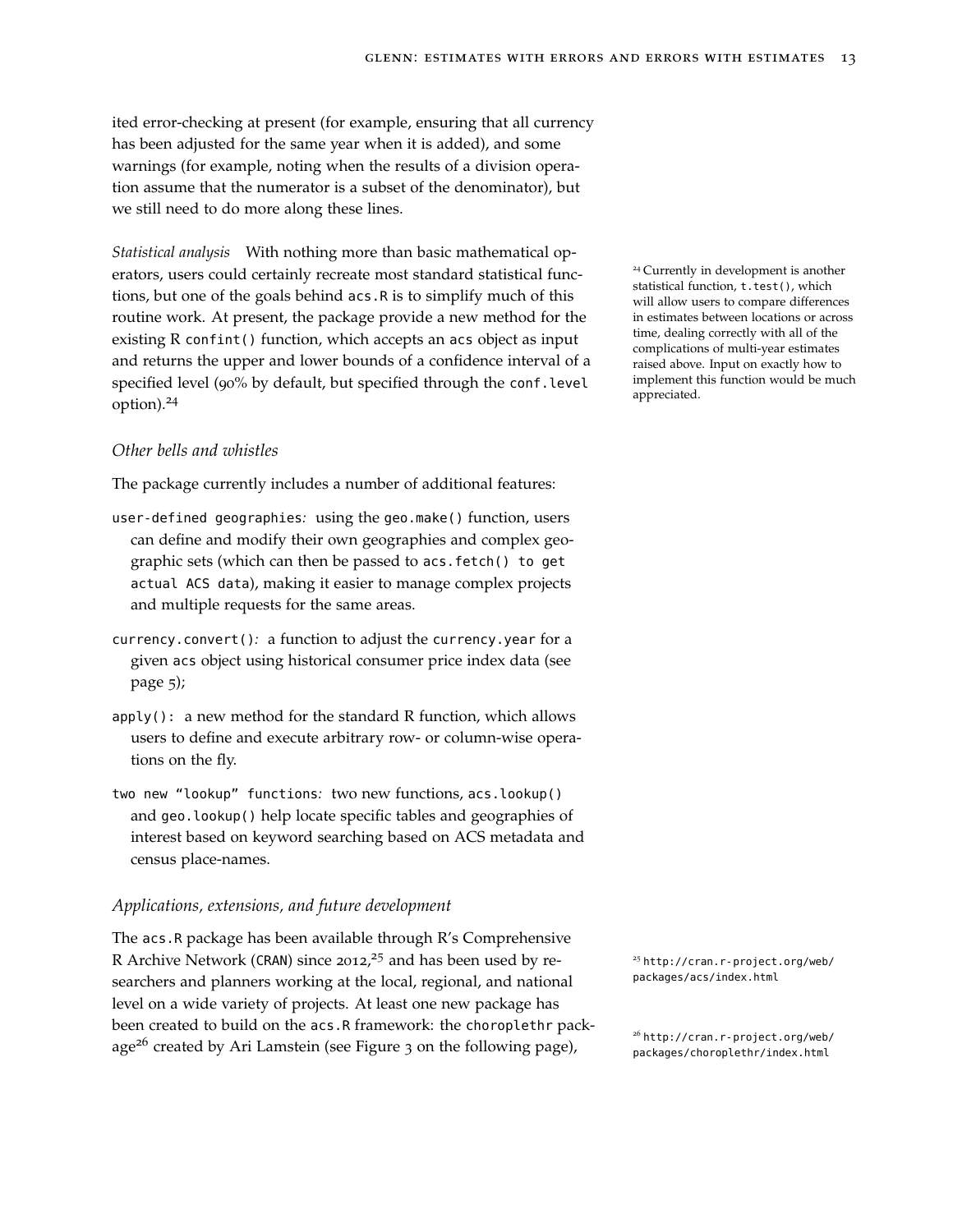and the package is in R's "Web Technologies and Services" task view, a bundle of packages used to obtain and parse data from the web.<sup>27</sup>

In the future we hope to add additional features, including a richer set of summary and plot options, improved error handling and documentation, the acs.change.colnames() function and unit-type checks For another exciting application in described in notes [16](#page-8-0) and [17](#page-8-0), and the t.test() function mentioned in note [24](#page-12-0). (The package also requires periodic updates in order for the lookup functions and documentation to accurately represent the most recent data available via the API.)

Finally, we would like to stress the notion of this effort as a *collaborative* development model: if you have suggestions, concerns, or would just like to test out the code as we develop it, please email eglenn@mit.edu—or join our acs.R user-group mailing list, where we Please subscribe—it's open to everyone, field support questions and share tips, tricks, new applications, and success stories.

### <span id="page-13-0"></span>*Acknowledgments*

PLANNERS WORKING IN THE U.S. all owe a tremendous debt of gratitude to our truly excellent Census Bureau, and this seems as good a place as any to recognize this work. In particular, I have benefited from the excellent guidance the Census has issued on the transition to the ACS: the methodology coded into the acs.R package draws heavily on these works, especially the *Compass* series cited in the references.<sup>28</sup> Added to this, the acs.R package would still be stalled in a <sup>28</sup> U.S. Census Bureau. A compass for beta-stage were it not for the support (financial and otherwise) of the planning team at the Puget Sound Regional Council, who funded the development of advanced features and documentation. In particular, the input and guidance of Neil Kilgren, Hana Sevcikova, and Carol Naito proved invaluable as we worked through the kinks in figuring out how these tools could be most helpful to "real-world" planners.

I would also like to thank my colleagues in the Department of Urban Studies and Planning at MIT, including former Head Larry Vale (who first asked me to teach the department's course in "Quantitative Reasoning and Statistical Methods for Planners"), and current Head Eran Ben-Joseph (who has continued to support my research). Both of these individuals, as well as Joe Ferreira, Duncan Kincaid, and Mike Foster in our computing center, have been supportive of my efforts to introduce programming methods in general—and R in particular—into our Master in City Planning program. Finally, I should thank the graduate students in my classes over the years, who have been willing to experiment with R and have provided excellent feedback on the challenges of working with ACS at the local level.

<sup>27</sup> [http://cran.r-project.org/web/](http://cran.r-project.org/web/views/WebTechnologies.html) [views/WebTechnologies.html](http://cran.r-project.org/web/views/WebTechnologies.html)

particular, see the next paper in today's session: Michael Laviolette, Dennis Holt, and Kristin K. Snow. Using the R language and 'acs' package to compile and update a social vulnerability index for New Hampshire. In *ACS Data Users Conference, Hyattsville, MD*, May 12, 2015.

and we don't spam you: [http://](http://mailman.mit.edu/mailman/listinfo/acs-r) [mailman.mit.edu/mailman/listinfo/](http://mailman.mit.edu/mailman/listinfo/acs-r) [acs-r](http://mailman.mit.edu/mailman/listinfo/acs-r)



Figure 3: choropleth map created with ACS data

understanding and using American Community Survey data: What state and local governments need to know. Technical report, U.S. Census Bureau, Washington, DC, 2009

As is traditional, I must also thank my wife and my children for being supportive throughout the process: Melissa, Mattie, Linus, and Tobit, thanks for bearing with me while I ignored you all and debugged code.